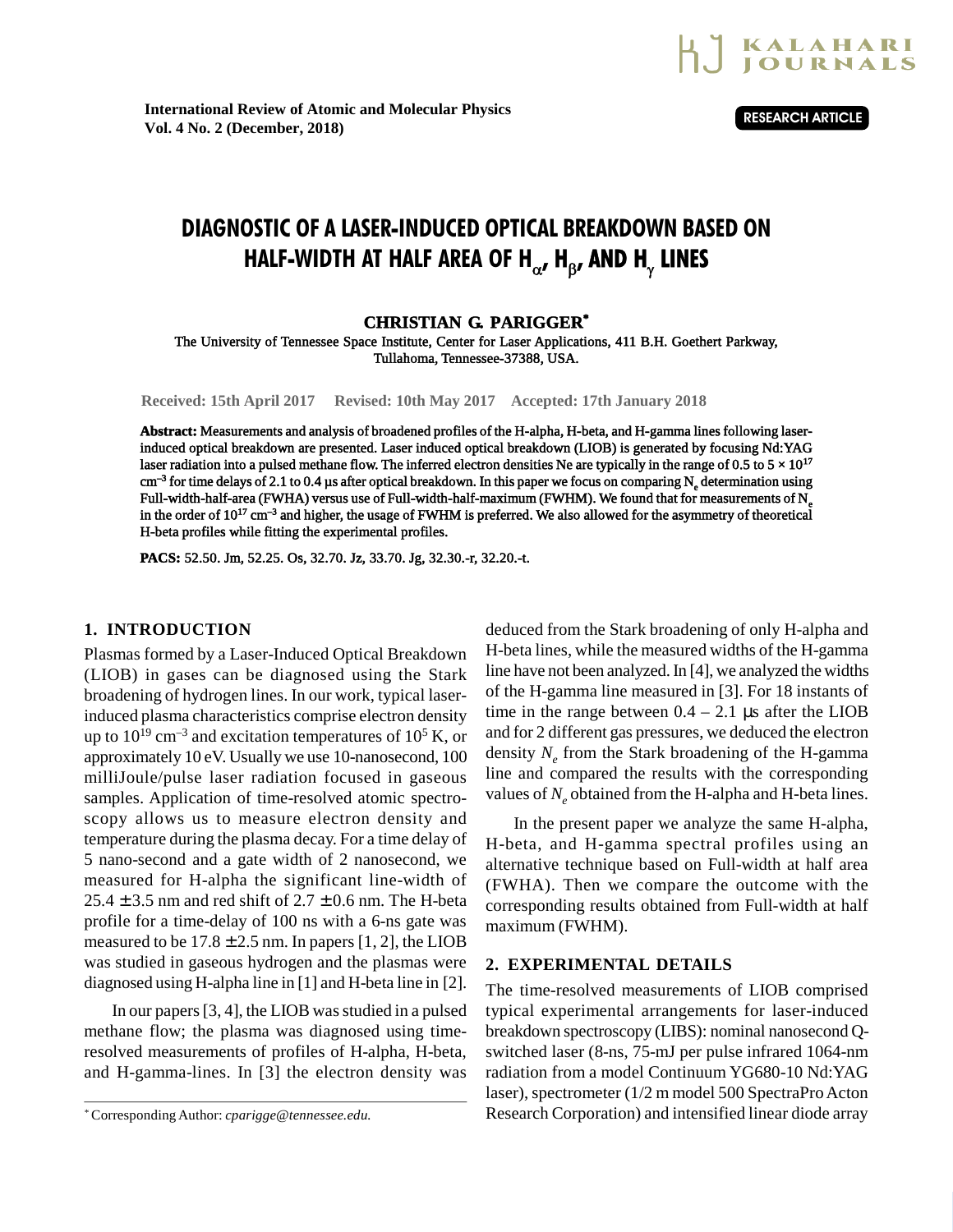

**Fig. 1:** Laser-Induced Optical Breakdown (LIOB) above nozzle used for expanding Methane flow



**Fig. 2:** Schadowgraph of LIOB in expanding Methane flow

(model 1460 Princeton Applied Research detector/ controller optical multichannel analyzer). The captured time-resolved data, averaged over 100 individual LIOB events, were detector-noise/back-ground corrected, wavelength and detector sensitivity calibrated. Figure 1 illustrates the nozzle that we used, and Fig. 2 shows a typical shadowgraph of LIOB in the expanding flow. Further details of the experimental procedures are summarized in [3].

Individual profiles of the Balmer series lines H-alpha, H-beta, and H-gamma, were measured subsequent to optical breakdown. Comparison of the recorded intensities of these lines allows one, in principle, to infer electron temperature, T<sub>e</sub>, provided reasonable complete profiles are recorded. Typical for our LIOB measurements

however are incomplete H-beta and H-gamma line profiles due to significant contribution of background radiation early in the methane breakdown, high electron density,  $N_e$ , early in the plasma decay followed by occurrence of molecular spectra that overlap Balmer series lines, particularly from  $C_2$ .

Temperature estimates are inferred by using the relative signal-strengths of the three line profiles H-alpha, H-beta, and H-gamma, although several errors in determining  $T_{\rm e}$  are noted. For example, determination of background radiation at a particular time delay from LIOB, or application of sensitivity and wavelength calibrations, or comparison of line-profiles from separate 100-event averages recorded for only one particular Balmer line at a time.

The results for the inferred  $T_e$  are in the 10,000 K (time delay 2.1  $\mu$ s) to 20,000 K (time delay of 0.4  $\mu$ s) range, using the area of the incomplete H-beta and H-gamma lines and the area of the H-alpha line in constructing Boltzmann plots, analogous as discussed in [1]. For both gas pressures of  $2.7 \times 10^5$  Pa and  $6.5 \times 10^5$ Pa, almost identical results are found for  $T_e$ . When extending the curve fitting beyond the measured spectral windows used for the three lines, and using the area of these extended profiles, typically 50% higher  $T_e$  is found: these temperatures constitute an upper limit of 15,000 K and 30,000 K for time delays of 2.1  $\mu$ s and 0.4  $\mu$ s, respectively, with similar results obtained for both pressures. Figure 3 illustrates the inferred temperatures for the two pressures. Indicated here are the results for



**Fig. 3:** Inferred temperatures from the Balmer Series H-alpha, H-beta, and H-gamma lines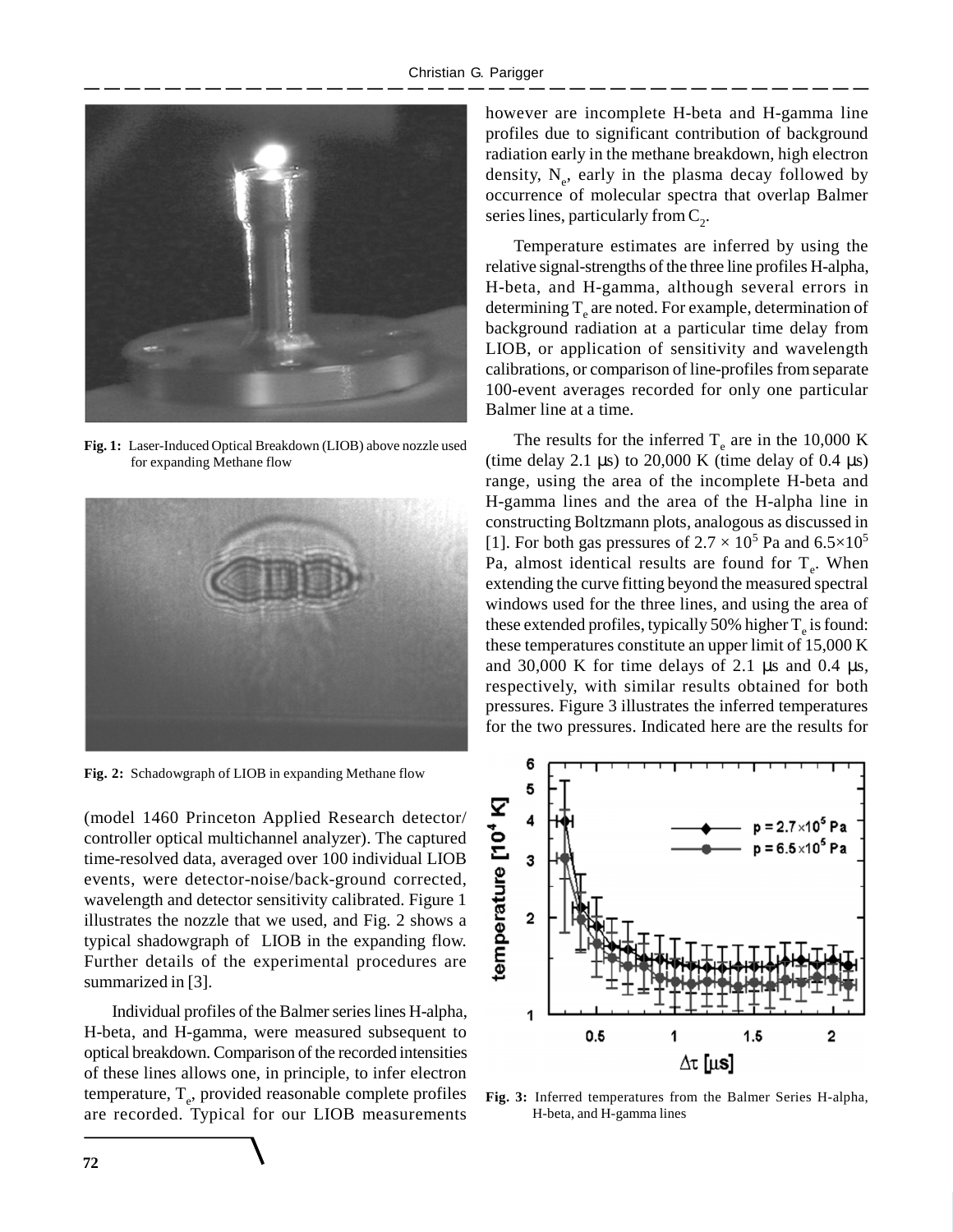0.3 microseconds delay that also show relatively large error bars.

Tables  $1-3$  show measured FWHM of the H-alpha, H-beta, and H-gamma lines, respectively, for two different gas pressures:  $2.7 \times 10^5$  Pa and  $6.5 \times 10^5$  Pa. The data are presented in tabular form for different time delays, *t delay*, from LIOB. The experimental error bars indicate the estimated total error of determining the FWHM line widths for the Balmer series lines.

|  |  | Table 1: Measured H-alpha FWHM Widths |  |  |  |
|--|--|---------------------------------------|--|--|--|
|--|--|---------------------------------------|--|--|--|

| $t_{delay}$<br>$\mu s$ | $2.7 \times 10^5$ Pa:<br>width [nm] | $6.5 \times 10^5$ Pa:<br>width [nm] |
|------------------------|-------------------------------------|-------------------------------------|
| 0.4                    | $2.8 \pm 0.3$                       | $2.7 \pm 0.3$                       |
| 0.5                    | $2.4 \pm 0.3$                       | $2.3 \pm 0.3$                       |
| 0.6                    | $2.1 \pm 0.3$                       | $2.1 \pm 0.3$                       |
| 0.7                    | $1.9 \pm 0.2$                       | $1.9 \pm 0.2$                       |
| 0.8                    | $1.7 \pm 0.2$                       | $1.7 \pm 0.2$                       |
| 0.9                    | $1.6 \pm 0.2$                       | $1.5 \pm 0.2$                       |
| 1.0                    | $1.4 \pm 0.2$                       | $1.4 \pm 0.2$                       |
| 1.1                    | $1.3 \pm 0.2$                       | $1.3 \pm 0.2$                       |
| 1.2                    | $1.2 \pm 0.1$                       | $1.2 \pm 0.2$                       |
| 1.3                    | $1.1 \pm 0.1$                       | $1.1 \pm 0.1$                       |
| 1.4                    | $1.0 \pm 0.1$                       | $1.0 \pm 0.1$                       |
| 1.5                    | $1.0 \pm 0.1$                       | $0.92 \pm 0.1$                      |
| 1.6                    | $0.89 \pm 0.1$                      | $0.87 \pm 0.1$                      |
| 1.7                    | $0.86 \pm 0.1$                      | $0.78 \pm 0.1$                      |
| 1.8                    | $0.79 \pm 0.1$                      | $0.77 \pm 0.1$                      |
| 1.9                    | $0.77 \pm 0.1$                      | $0.69 \pm 0.1$                      |
| 2.0                    | $0.73 \pm 0.1$                      | $0.67 \pm 0.1$                      |
| 2.1                    | $0.70 \pm 0.1$                      | $0.61 \pm 0.1$                      |

|  |  |  | <b>Table 2:</b> Measured H-beta FWHM Widths |  |  |  |
|--|--|--|---------------------------------------------|--|--|--|
|--|--|--|---------------------------------------------|--|--|--|

| t <sub>delay</sub><br>[μs] | $2.7 \times 10^5$ Pa:<br>width [nm] | $6.5 \times 10^5$ Pa:<br>width [nm] |
|----------------------------|-------------------------------------|-------------------------------------|
| 0.4                        | $10.0 \pm 0.9$                      | $10.0 \pm 0.5$                      |
| 0.5                        | $9.0 \pm 0.8$                       | $8.7 \pm 0.5$                       |
| 0.6                        | $8.1 \pm 0.7$                       | $7.8 \pm 0.5$                       |

|     | ------        |               |
|-----|---------------|---------------|
| 0.7 | $7.4 \pm 0.5$ | $7.3 \pm 0.4$ |
| 0.8 | $6.8 \pm 0.4$ | $6.5 \pm 0.4$ |
| 0.9 | $6.3 \pm 0.4$ | $5.9 \pm 0.4$ |
| 1.0 | $5.9 \pm 0.4$ | $5.4 \pm 0.4$ |
| 1.1 | $5.3 \pm 0.4$ | $5.1 \pm 0.3$ |
| 1.2 | $5.0 \pm 0.3$ | $4.8 \pm 0.3$ |
| 1.3 | $4.7 \pm 0.3$ | $4.5 \pm 0.3$ |
| 1.4 | $4.4 \pm 0.3$ | $4.1 \pm 0.3$ |
| 1.5 | $4.1 \pm 0.3$ | $3.9 \pm 0.3$ |
| 1.6 | $3.9 \pm 0.3$ | $3.7 \pm 0.2$ |
| 1.7 | $3.8 \pm 0.3$ | $3.5 \pm 0.2$ |
| 1.8 | $3.6 \pm 0.2$ | $3.3 \pm 0.2$ |
| 1.9 | $3.3 \pm 0.2$ | $3.1 \pm 0.2$ |
| 2.0 | $3.1 \pm 0.2$ | $2.9 \pm 0.2$ |
| 2.1 | $2.9 \pm 0.2$ | $2.8 \pm 0.2$ |

**Table 3:** Measured H-gamma FWHM Widths

| $t_{delay}$<br>[ $\mu s$ ] | $2.7 \times 10^5$ Pa:<br>width [nm] | $6.5 \times 10^5$ Pa:<br>width [nm] |
|----------------------------|-------------------------------------|-------------------------------------|
| 0.4                        | $11.0 \pm 2.0$                      | $10.4 \pm 2.0$                      |
| 0.5                        | $10.7 \pm 2.0$                      | $9.5 \pm 2.0$                       |
| 0.6                        | $8.7 \pm 1.5$                       | $8.6 \pm 1.5$                       |
| 0.7                        | $8.1 \pm 1.5$                       | $7.8 \pm 1.5$                       |
| 0.8                        | $7.6 \pm 1.5$                       | $6.7 \pm 1.5$                       |
| 0.9                        | $6.7 \pm 1.5$                       | $6.3 \pm 1.5$                       |
| 1.0                        | $6.2 \pm 1.5$                       | $6.2 \pm 1.5$                       |
| 1.1                        | $6.0 \pm 1.0$                       | $5.8 \pm 1.0$                       |
| 1.2                        | $5.8 \pm 1.0$                       | $5.5 \pm 1.0$                       |
| 1.3                        | $5.6 \pm 1.0$                       | $5.4 \pm 1.0$                       |
| 1.4                        | $5.3 \pm 1.0$                       | $5.1 \pm 1.0$                       |
| 1.5                        | $5.2 \pm 1.0$                       | $5.1 \pm 1.0$                       |
| 1.6                        | $5.0 \pm 1.0$                       | $4.7 \pm 1.0$                       |
| 1.7                        | $5.0 \pm 1.0$                       | $5.0 \pm 1.0$                       |
| 1.8                        | $5.0 \pm 1.0$                       | $4.6 \pm 1.0$                       |
| 1.9                        | $5.0 \pm 1.0$                       | $4.4 \pm 1.0$                       |
| 2.0                        | $4.7 \pm 1.0$                       | $3.6 \pm 1.0$                       |
| 2.1                        | $4.6 \pm 1.0$                       | $3.6 \pm 1.0$                       |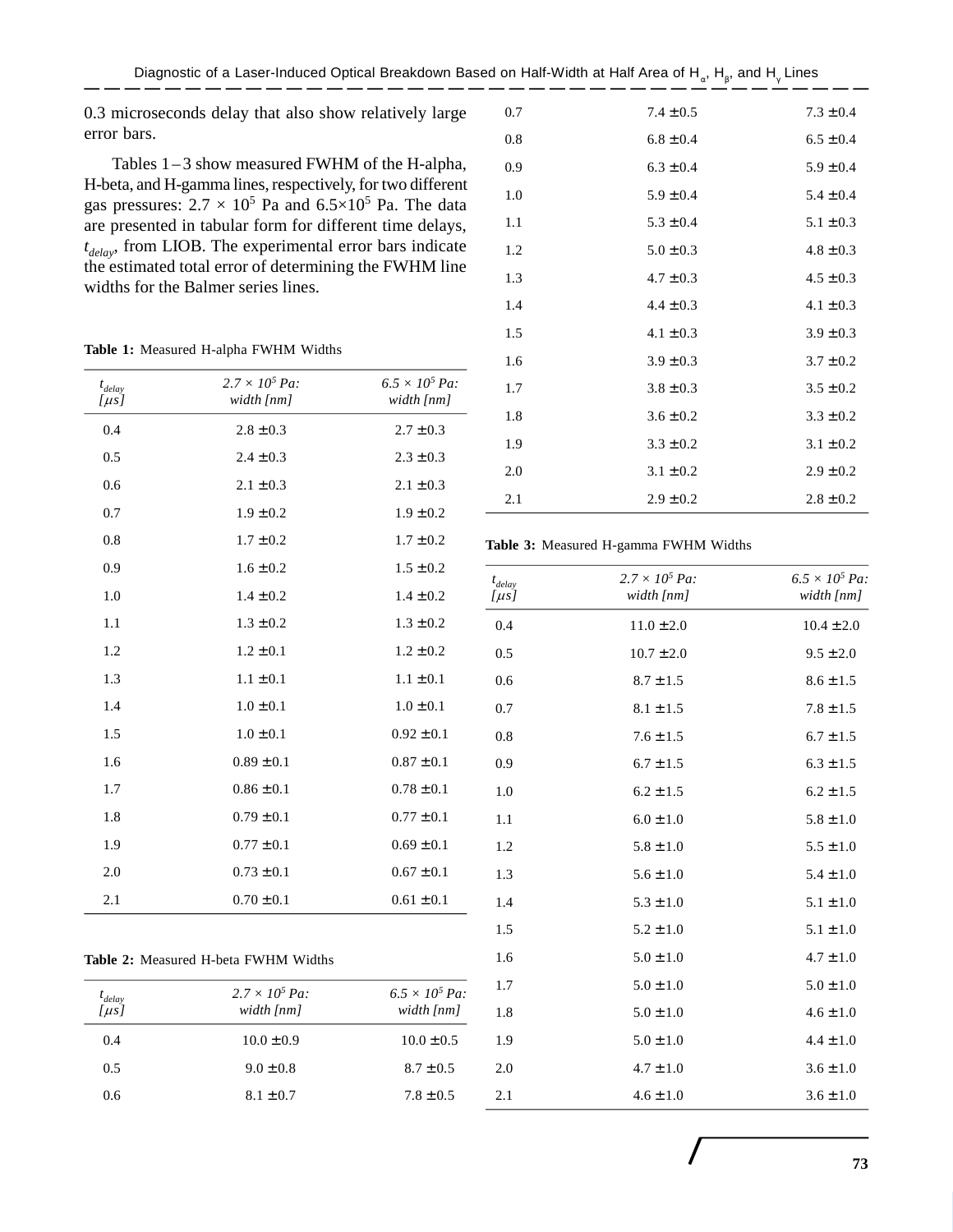Tables  $4-6$  show measured FWHA of the H-alpha, H-beta, and H-gamma lines, respectively, for two different gas pressures:  $2.7 \times 10^5$  Pa and  $6.5 \times 10^5$  Pa. The data are presented in tabular form for different time delays, tdelay, from LIOB. The experimental error bars indicate the estimated total error of determining the FWHA line widths for the Balmer series lines.

#### **Table 4:** Measured H-alpha FWHA Widths

| $t_{delay}$<br>[ $\mu s$ ] | $2.7 \times 10^5$ Pa:<br>width [nm] | $6.5 \times 10^5$ Pa:<br>width [nm] |
|----------------------------|-------------------------------------|-------------------------------------|
| 0.4                        | $2.02 \pm 0.40$                     | $2.00 \pm 0.40$                     |
| 0.5                        | $1.81 \pm 0.36$                     | $1.81 \pm 0.36$                     |
| 0.6                        | $1.65 \pm 0.33$                     | $1.65 \pm 0.33$                     |
| 0.7                        | $1.53 \pm 0.31$                     | $1.52 \pm 0.30$                     |
| 0.8                        | $1.42 \pm 0.28$                     | $1.41 \pm 0.28$                     |
| 0.9                        | $1.33 \pm 0.27$                     | $1.32 \pm 0.26$                     |
| 1.0                        | $1.24 \pm 0.25$                     | $1.23 \pm 0.25$                     |
| 1.1                        | $1.17 \pm 0.23$                     | $1.16 \pm 0.23$                     |
| 1.2                        | $1.11 \pm 0.22$                     | $1.09 \pm 0.22$                     |
| 1.3                        | $1.04 \pm 0.21$                     | $1.04 \pm 0.21$                     |
| 1.4                        | $0.99 \pm 0.20$                     | $0.99 \pm 0.20$                     |
| 1.5                        | $0.94 \pm 0.19$                     | $0.88 \pm 0.18$                     |
| 1.6                        | $0.89 \pm 0.18$                     | $0.89 \pm 0.18$                     |
| 1.7                        | $0.85 \pm 0.17$                     | $0.87 \pm 0.17$                     |
| 1.8                        | $0.82 \pm 0.16$                     | $0.83 \pm 0.17$                     |
| 1.9                        | $0.79 \pm 0.16$                     | $0.80 \pm 0.16$                     |
| 2.0                        | $0.77 \pm 0.15$                     | $0.79 \pm 0.16$                     |
| 2.1                        | $0.76 \pm 0.15$                     | $0.77 \pm 0.15$                     |

| delay<br>[µs] | $2.7 \times 10^5$ Pa:<br>width [nm] | $6.5 \times 10^5$ Pa:<br>width [nm] |
|---------------|-------------------------------------|-------------------------------------|
| 0.4           | $5.18 \pm 1.04$                     | $5.14 \pm 1.03$                     |
| 0.5           | $4.90 \pm 0.98$                     | $4.86 \pm 0.97$                     |
| 0.6           | $4.59 \pm 0.92$                     | $4.56 \pm 0.91$                     |
| 0.7           | $4.34 \pm 0.87$                     | $4.28 \pm 0.86$                     |
| 0.8           | $4.11 \pm 0.82$                     | $4.02 \pm 0.80$                     |
|               |                                     |                                     |

| 0.9 | $3.90 \pm 0.78$ | $3.79 \pm 0.76$ |
|-----|-----------------|-----------------|
| 1.0 | $3.69 \pm 0.74$ | $3.56 \pm 0.71$ |
| 1.1 | $3.49 \pm 0.70$ | $3.38 \pm 0.68$ |
| 1.2 | $3.31 \pm 0.66$ | $3.20 \pm 0.64$ |
| 1.3 | $3.16 \pm 0.63$ | $3.06 \pm 0.61$ |
| 1.4 | $3.02 \pm 0.60$ | $2.94 \pm 0.59$ |
| 1.5 | $2.88 \pm 0.58$ | $2.83 \pm 0.57$ |
| 1.6 | $2.76 \pm 0.55$ | $2.73 \pm 0.55$ |
| 1.7 | $2.66 \pm 0.53$ | $2.64 \pm 0.53$ |
| 1.8 | $2.55 \pm 0.51$ | $2.59 \pm 0.52$ |
| 1.9 | $2.45 \pm 0.49$ | $2.60 \pm 0.52$ |
| 2.0 | $2.35 \pm 0.47$ | $2.63 \pm 0.53$ |
| 2.1 | $2.27 \pm 0.45$ | $2.64 \pm 0.53$ |

#### **Table 6:** Measured H-gamma FWHA Widths

| $t_{delay}$<br>$[\mu s]$ | $2.7 \times 10^5$ Pa:<br>width [nm] | $6.5 \times 10^5$ Pa:<br>width [nm] |
|--------------------------|-------------------------------------|-------------------------------------|
| 0.4                      | $5.66 \pm 1.13$                     | $5.64 \pm 1.13$                     |
| 0.5                      | $5.67 \pm 1.13$                     | $5.44 \pm 1.09$                     |
| 0.6                      | $5.27 \pm 1.05$                     | $5.23 \pm 1.05$                     |
| 0.7                      | $5.11 \pm 1.02$                     | $5.04 \pm 1.01$                     |
| 0.8                      | $4.93 \pm 0.99$                     | $4.84 \pm 0.97$                     |
| 0.9                      | $4.77 \pm 0.95$                     | $4.67 \pm 0.93$                     |
| 1.0                      | $4.60 \pm 0.92$                     | $4.49 \pm 0.90$                     |
| 1.1                      | $4.46 \pm 0.89$                     | $4.33 \pm 0.87$                     |
| 1.2                      | $4.32 \pm 0.86$                     | $4.20 \pm 0.84$                     |
| 1.3                      | $4.20 \pm 0.84$                     | $4.10 \pm 0.82$                     |
| 1.4                      | $4.09 \pm 0.82$                     | $3.99 \pm 0.80$                     |
| 1.5                      | $3.98 \pm 0.80$                     | $3.92 \pm 0.78$                     |
| 1.6                      | $3.93 \pm 0.79$                     | $3.88 \pm 0.78$                     |
| 1.7                      | $3.88 \pm 0.78$                     | $3.96 \pm 1.19$                     |
| 1.8                      | $3.83 \pm 0.77$                     | $3.94 \pm 1.18$                     |
| 1.9                      | $3.81 \pm 1.14$                     | $4.00 \pm 1.20$                     |
| 2.0                      | $3.79 \pm 1.14$                     | $4.01 \pm 1.20$                     |
| 2.1                      | $3.81 \pm 1.14$                     | $4.08 \pm 1.22$                     |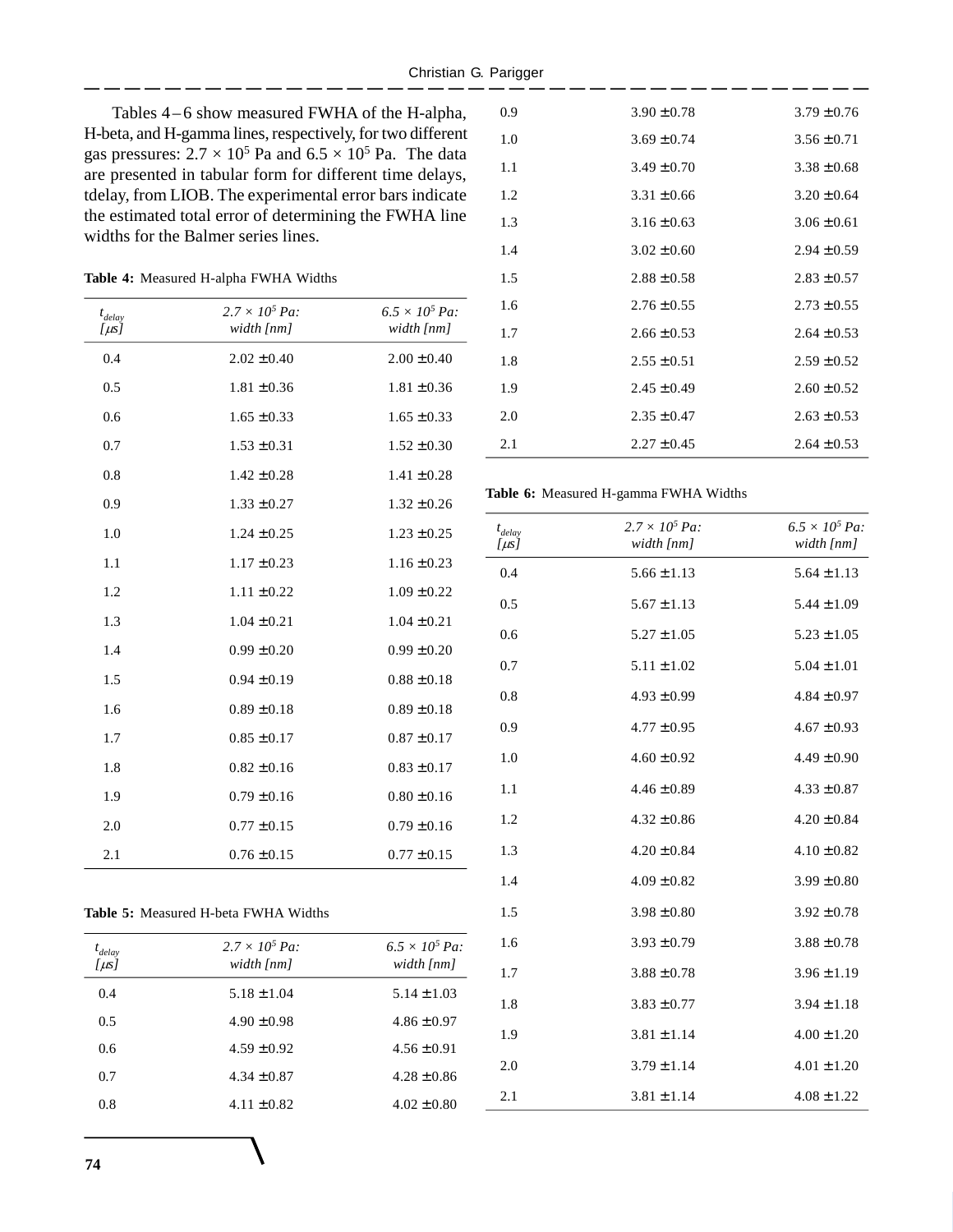## **3. ANALYSIS**

**Table 8:** Deduced  $N_e$  from FWHM for Pressure of  $6.5 \times 10^5$  Pa

The combined contribution to the FWHM of the instrumental and Doppler broadening (as well as of the fine structure) is negligibly small compared to the measured widths. For example, for the H-gamma line those combined contributions do not exceed 0.14 nm for  $t_{delay} = 0.4 \,\mu s$ , when the experimental FWHM is at least 10.4 nm, and do not exceed 0.11 nm for  $t_{delay} = 2.1 \,\mu s$ , when the experimental FWHM is at least 3.6 nm. A similar situation is for the H-beta and H-alpha lines—except for few largest time delays for the H-alpha line, where those contributions reach up to about 15% of the measured FWHM and should be taken into account.

For each of these three hydrogen lines, for 18 time delays and 2 different gas pressures the values of the electron density  $N_e$  were deduced in paper [4] based on the Stark broadening tables and analytical results from [5, 6]. Table 7 shows the values of  $N_e$  deduced from these three hydrogen lines for the pressure  $2.7 \times 10^5$  Pa; Table 8 shows the values of  $N_e$  deduced from these three hydrogen lines for the pressure  $6.5 \times 10^5$  Pa.

**Table 7:** Deduced  $N_e$  from FWHM for Pressure of  $2.7 \times 10^5$  Pa

| $t_{delay}$<br>[ $\mu$ s] | $H_{\alpha}$<br>$N_e$ [10 <sup>17</sup> cm <sup>-3</sup> ] | $H_{\beta}$<br>$N_e[10^{17}cm^{-3}]$ | $H_{\gamma}$<br>$Ne [10^{17} cm^{-3}]$ |
|---------------------------|------------------------------------------------------------|--------------------------------------|----------------------------------------|
| 0.4                       | $5.0 \pm 0.4$                                              | $2.9 \pm 0.8$                        | $2.6 \pm 0.7$                          |
| 0.5                       | $3.8 \pm 0.4$                                              | $2.5 \pm 0.7$                        | $2.5 \pm 0.7$                          |
| 0.6                       | $3.0 \pm 0.4$                                              | $2.2 \pm 0.6$                        | $1.9 \pm 0.5$                          |
| 0.7                       | $2.5 \pm 0.4$                                              | $1.9 \pm 0.5$                        | $1.7 \pm 0.5$                          |
| 0.8                       | $2.1 \pm 0.3$                                              | $1.6 \pm 0.4$                        | $1.5 \pm 0.5$                          |
| 0.9                       | $1.9 \pm 0.3$                                              | $1.4 \pm 0.4$                        | $1.3 \pm 0.4$                          |
| 1.0                       | $1.6 \pm 0.3$                                              | $1.3 \pm 0.4$                        | $1.2 \pm 0.4$                          |
| 1.1                       | $1.4 \pm 0.2$                                              | $1.2 \pm 0.3$                        | $1.1 \pm 0.25$                         |
| 1.2                       | $1.3 \pm 0.2$                                              | $1.1 \pm 0.3$                        | $1.05 \pm 0.25$                        |
| 1.3                       | $1.15 \pm 0.2$                                             | $1.0 \pm 0.3$                        | $1.0 \pm 0.28$                         |
| 1.4                       | $1.0 \pm 0.2$                                              | $0.87 \pm 0.3$                       | $0.95 \pm 0.28$                        |
| 1.5                       | $1.0 \pm 0.2$                                              | $0.79 \pm 0.3$                       | $0.92 \pm 0.28$                        |
| 1.6                       | $0.90 \pm 0.2$                                             | $0.76 \pm 0.2$                       | $0.90 \pm 0.28$                        |
| 1.7                       | $0.84 \pm 0.1$                                             | $0.75 \pm 0.2$                       | $0.90 \pm 0.29$                        |
| 1.8                       | $0.72 \pm 0.1$                                             | $0.68 \pm 0.2$                       | $0.90 \pm 0.29$                        |
| 1.9                       | $0.69 \pm 0.1$                                             | $0.60 \pm 0.2$                       | $0.90 \pm 0.29$                        |
| 2.0                       | $0.63 \pm 0.1$                                             | $0.55 \pm 0.2$                       | $0.80 \pm 0.30$                        |
| 2.1                       | $0.58 \pm 0.1$                                             | $0.50 \pm 0.2$                       | $0.77 \pm 0.29$                        |

| $t_{delay}$<br>[ $\mu s$ ] | $H_{\alpha}$<br>$N_e[10^{17}cm^{-3}]$ | $H_{\beta}$<br>$N_e$ [10 <sup>17</sup> cm <sup>-3</sup> ] | $H_{\nu}$<br>$N_e$ [10 <sup>17</sup> cm <sup>-3</sup> ] |
|----------------------------|---------------------------------------|-----------------------------------------------------------|---------------------------------------------------------|
| 0.4                        | $4.9 \pm 0.8$                         | $2.9 \pm 0.8$                                             | $2.4 \pm 0.7$                                           |
| 0.5                        | $3.6 \pm 0.7$                         | $2.4 \pm 0.7$                                             | $2.2 \pm 0.6$                                           |
| 0.6                        | $3.0 \pm 0.6$                         | $2.1 \pm 0.6$                                             | $1.8 \pm 0.5$                                           |
| 0.7                        | $2.5 \pm 0.5$                         | $1.8 \pm 0.5$                                             | $1.6 \pm 0.5$                                           |
| 0.8                        | $2.1 \pm 0.4$                         | $1.5 \pm 0.4$                                             | $1.3 \pm 0.4$                                           |
| 0.9                        | $1.75 \pm 0.4$                        | $1.3 \pm 0.4$                                             | $1.2 \pm 0.4$                                           |
| 1.0                        | $1.6 \pm 0.4$                         | $1.2 \pm 0.4$                                             | $1.2 \pm 0.4$                                           |
| 1.1                        | $1.4 \pm 0.3$                         | $1.1 \pm 0.3$                                             | $1.05 \pm 0.25$                                         |
| 1.2                        | $1.3 \pm 0.3$                         | $1.0 \pm 0.3$                                             | $1.0 \pm 0.26$                                          |
| 1.3                        | $1.15 \pm 0.3$                        | $0.92 \pm 0.3$                                            | $1.0 \pm 0.28$                                          |
| 1.4                        | $1.0 \pm 0.3$                         | $0.79 \pm 0.3$                                            | $0.91 \pm 0.28$                                         |
| 1.5                        | $0.92 \pm 0.3$                        | $0.76 \pm 0.3$                                            | $0.91 \pm 0.28$                                         |
| 1.6                        | $0.86 \pm 0.3$                        | $0.72 \pm 0.3$                                            | $0.78 \pm 0.27$                                         |
| 1.7                        | $0.70 \pm 0.3$                        | $0.66 \pm 0.3$                                            | $0.90 \pm 0.29$                                         |
| 1.8                        | $0.69 \pm 0.3$                        | $0.60 \pm 0.3$                                            | $0.77 \pm 0.28$                                         |
| 1.9                        | $0.57 \pm 0.3$                        | $0.55 \pm 0.3$                                            | $0.71 \pm 0.28$                                         |
| 2.0                        | $0.55 \pm 0.4$                        | $0.50 \pm 0.4$                                            | $0.51 \pm 0.25$                                         |
| 2.1                        | $0.46 \pm 0.4$                        | $0.48 \pm 0.4$                                            | $0.51 \pm 0.25$                                         |

In the present paper the analysis of the FWHA profiles is accomplished with computed profiles presented by Gigosos et al. [7]. Tables 9 and 10 show the results when using the provided diagnosis maps [7]. In comparison with the FWHM Tables 7 and 8, inferred electron densities from the FWHA widths are smaller by a factor of two for early time delays, or for electron densities  $> 10^{17}$  cm<sup>-3</sup>. For electron densities  $\langle 10^{17} \text{ cm}^{-3}$ , both methods yield reasonable agreement. Reasons for the disparities at higher electron densities are the incompletely resolved line profiles for H-alpha, H-beta, and H-gamma. However, for measurements of  $N_e$  in the order of  $10^{17}$  cm<sup>-3</sup> the usage of FWHM from [5, 6] is preferred (see Ref. [8] and Tables 8 and 9 of the present paper).

The error bars of the deduced  $N_e$  are due to several factors as follows. The primary factor is the error bars of the experimental widths. There are two secondary factors: The uncertainty in the temperature and the uncertainty in the reduced mass of the pairs "perturberradiator". Speaking of the latter: since the discharge occurs in methane  $(CH_4)$ , the perturbers could be not only hydrogen ions (protons), but also carbon ions. The reduced mass is  $\mu = 0.5$  for the pairs H-H<sup>+</sup> or  $\mu = 0.923$ for the pairs  $H-C^+$  and  $H-C^{++}$ .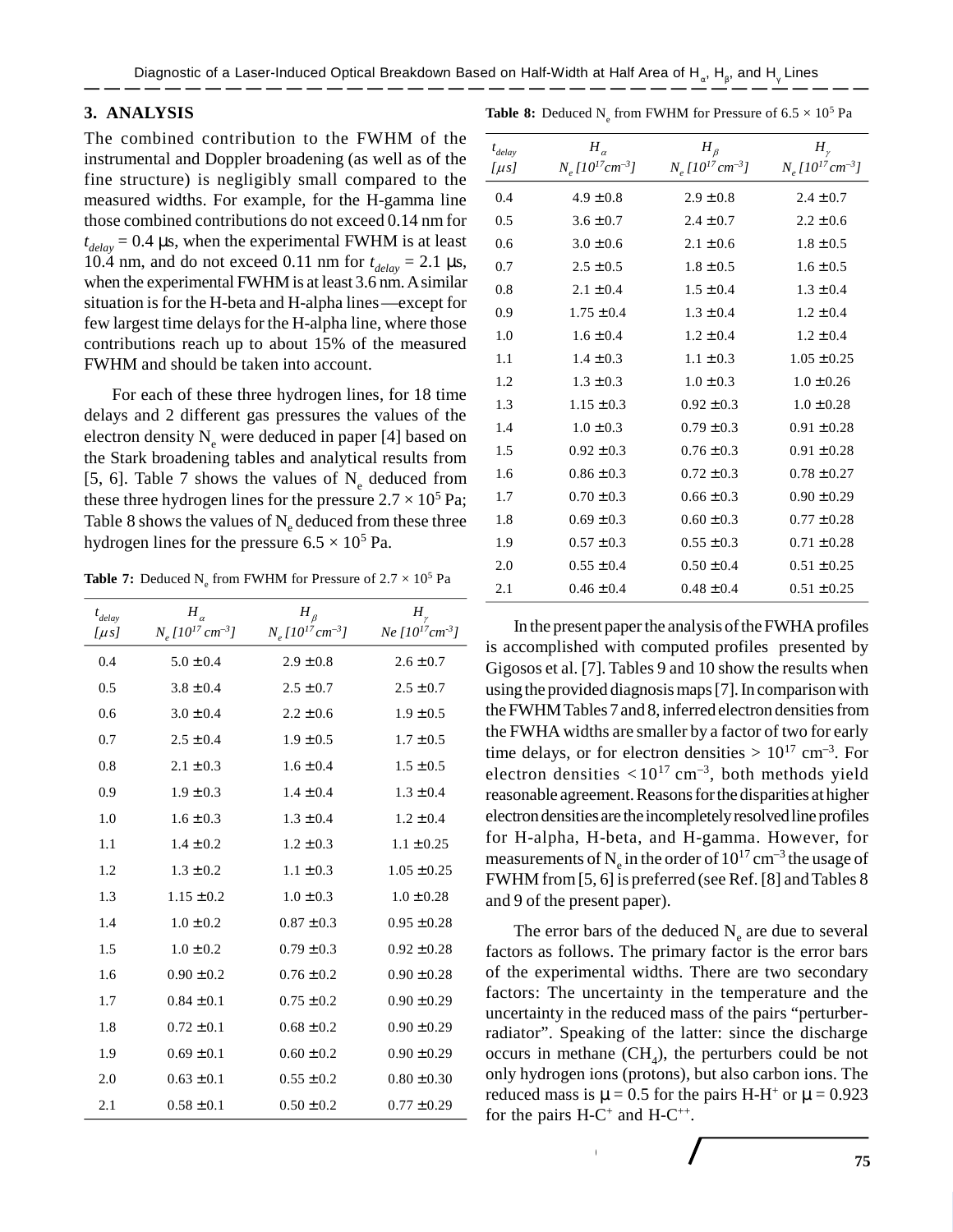| $t_{delay}$<br>$[\mu s]$ | $H_{\alpha}$<br>$N_e$ [10 <sup>17</sup> cm <sup>-3</sup> ] | $H_{\beta}$<br>$N_e$ [10 <sup>17</sup> cm <sup>-3</sup> ] | $H_{\nu}$<br>$N_e[10^{17}cm^{-3}]$ |
|--------------------------|------------------------------------------------------------|-----------------------------------------------------------|------------------------------------|
| 0.4                      | $2.47 \pm 0.60$                                            | $1.11 \pm 0.25$                                           | $1.26 \pm 0.42$                    |
| 0.5                      | $2.18 \pm 0.56$                                            | $1.04 \pm 0.25$                                           | $1.27 \pm 0.42$                    |
| 0.6                      | $1.92 \pm 0.57$                                            | $0.96 \pm 0.24$                                           | $1.12 \pm 0.36$                    |
| 0.7                      | $1.69 \pm 0.56$                                            | $0.89 \pm 0.24$                                           | $1.07 \pm 0.34$                    |
| 0.8                      | $1.49 \pm 0.53$                                            | $0.83 \pm 0.23$                                           | $1.01 \pm 0.31$                    |
| 0.9                      | $1.32 \pm 0.48$                                            | $0.76 \pm 0.22$                                           | $0.96 \pm 0.29$                    |
| 1.0                      | $1.17 \pm 0.42$                                            | $0.71 \pm 0.21$                                           | $0.91 \pm 0.26$                    |
| 1.1                      | $1.05 \pm 0.37$                                            | $0.65 \pm 0.20$                                           | $0.87 \pm 0.24$                    |
| 1.2                      | $0.95 \pm 0.32$                                            | $0.60 \pm 0.18$                                           | $0.84 \pm 0.23$                    |
| 1.3                      | $0.86 \pm 0.27$                                            | $0.56 \pm 0.17$                                           | $0.80 \pm 0.21$                    |
| 1.4                      | $0.79 \pm 0.24$                                            | $0.52 \pm 0.16$                                           | $0.78 \pm 0.20$                    |
| 1.5                      | $0.74 \pm 0.22$                                            | $0.48 \pm 0.15$                                           | $0.75 \pm 0.19$                    |
| 1.6                      | $0.68 \pm 0.19$                                            | $0.45 \pm 0.14$                                           | $0.74 \pm 0.19$                    |
| 1.7                      | $0.64 \pm 0.18$                                            | $0.43 \pm 0.13$                                           | $0.73 \pm 0.19$                    |
| 1.8                      | $0.61 \pm 0.17$                                            | $0.40 \pm 0.12$                                           | $0.72 \pm 0.18$                    |
| 1.9                      | $0.58 \pm 0.16$                                            | $0.37 \pm 0.12$                                           | $0.71 \pm 0.27$                    |
| 2.0                      | $0.56 \pm 0.15$                                            | $0.35 \pm 0.11$                                           | $0.71 \pm 0.27$                    |
| 2.1                      | $0.55 \pm 0.15$                                            | $0.33 \pm 0.10$                                           | $0.71 \pm 0.27$                    |

**Table 9:** Deduced  $N_e$  from FWHA for Pressure of  $2.7 \times 10^5$  Pa

**Table 10:** Deduced  $N_e$  from FWHA for pressure of  $6.5 \times 10^5$  Pa

| $t_{delay}$ | $H_{\alpha}$                               | $H_{\beta}$                                | $H_{\scriptscriptstyle\gamma}$             |
|-------------|--------------------------------------------|--------------------------------------------|--------------------------------------------|
| [µs]        | $N_e$ [10 <sup>17</sup> cm <sup>-3</sup> ] | $N_e$ [10 <sup>17</sup> cm <sup>-3</sup> ] | $N_e$ [10 <sup>17</sup> cm <sup>-3</sup> ] |
| 0.4         | $2.45 \pm 0.59$                            | $1.10 \pm 0.25$                            | $1.25 \pm 0.41$                            |
| 0.5         | $2.17 \pm 0.56$                            | $1.03 \pm 0.25$                            | $1.18 \pm 0.39$                            |
| 0.6         | $1.92 \pm 0.57$                            | $0.95 \pm 0.24$                            | $1.11 \pm 0.36$                            |
| 0.7         | $1.68 \pm 0.56$                            | $0.87 \pm 0.24$                            | $1.04 \pm 0.33$                            |
| 0.8         | $1.47 \pm 0.52$                            | $0.80 \pm 0.23$                            | $0.98 \pm 0.30$                            |
| 0.9         | $1.30 \pm 0.47$                            | $0.73 \pm 0.22$                            | $0.93 \pm 0.27$                            |
| 1.0         | $1.15 \pm 0.41$                            | $0.67 \pm 0.20$                            | $0.88 \pm 0.25$                            |
| 1.1         | $1.03 \pm 0.36$                            | $0.62 \pm 0.19$                            | $0.84 \pm 0.23$                            |
| 1.2         | $0.93 \pm 0.31$                            | $0.57 \pm 0.18$                            | $0.80 \pm 0.21$                            |
| 1.3         | $0.85 \pm 0.27$                            | $0.53 \pm 0.16$                            | $0.78 \pm 0.20$                            |
| 1.4         | $0.79 \pm 0.24$                            | $0.50 \pm 0.15$                            | $0.75 \pm 0.19$                            |
| 1.5         | $0.67 \pm 0.19$                            | $0.47 \pm 0.15$                            | $0.74 \pm 0.19$                            |
| 1.6         | $0.68 \pm 0.19$                            | $0.44 \pm 0.14$                            | $0.73 \pm 0.19$                            |
| 1.7         | $0.66 \pm 0.18$                            | $0.42 \pm 0.13$                            | $0.74 \pm 0.29$                            |
| 1.8         | $0.62 \pm 0.17$                            | $0.41 \pm 0.13$                            | $0.74 \pm 0.29$                            |
| 1.9         | $0.59 \pm 0.16$                            | $0.41 \pm 0.13$                            | $0.75 \pm 0.29$                            |
| 2.0         | $0.58 \pm 0.16$                            | $0.42 \pm 0.13$                            | $0.76 \pm 0.30$                            |
| 2.1         | $0.56 \pm 0.15$                            | $0.42 \pm 0.13$                            | $0.77 \pm 0.31$                            |

In addition to use of tables discussed above, experimental results presented in [3] are also evaluated using the published program [9] for H-beta fitting. Figure 4 shows results when using a quite old Vidal-Cooper-Smith (VCS) model (reproduced in [9]), Fig. 5 shows results when using a relatively new computational model [9] with the reduced



Fig. 4: Experimental H-beta line profile fitted with VCS model (reproduced in [9]), center wavelength =  $486.284$  nm,  $N_e = 0.578 \times 10^{17}$  cm<sup>-3</sup>. Center Dip (%) = 42.2% and FWHM = 3.086 nm. Experimental profile corresponds to the pressure  $2.7 \times 10^5$  Pa and to the time delay 2.1 µs. The bottom curve is the difference between the experimental profile and the VCS profile



**Fig. 5:** Experimental H-beta line profile fitted with the computation model from [9], center wavelength = 486.284 nm,  $N_e = 0.585 \times 10^{17}$  cm<sup>-3</sup>

**134** International Review of Atomic and Molecular Physics, 1 (2), July-December 2010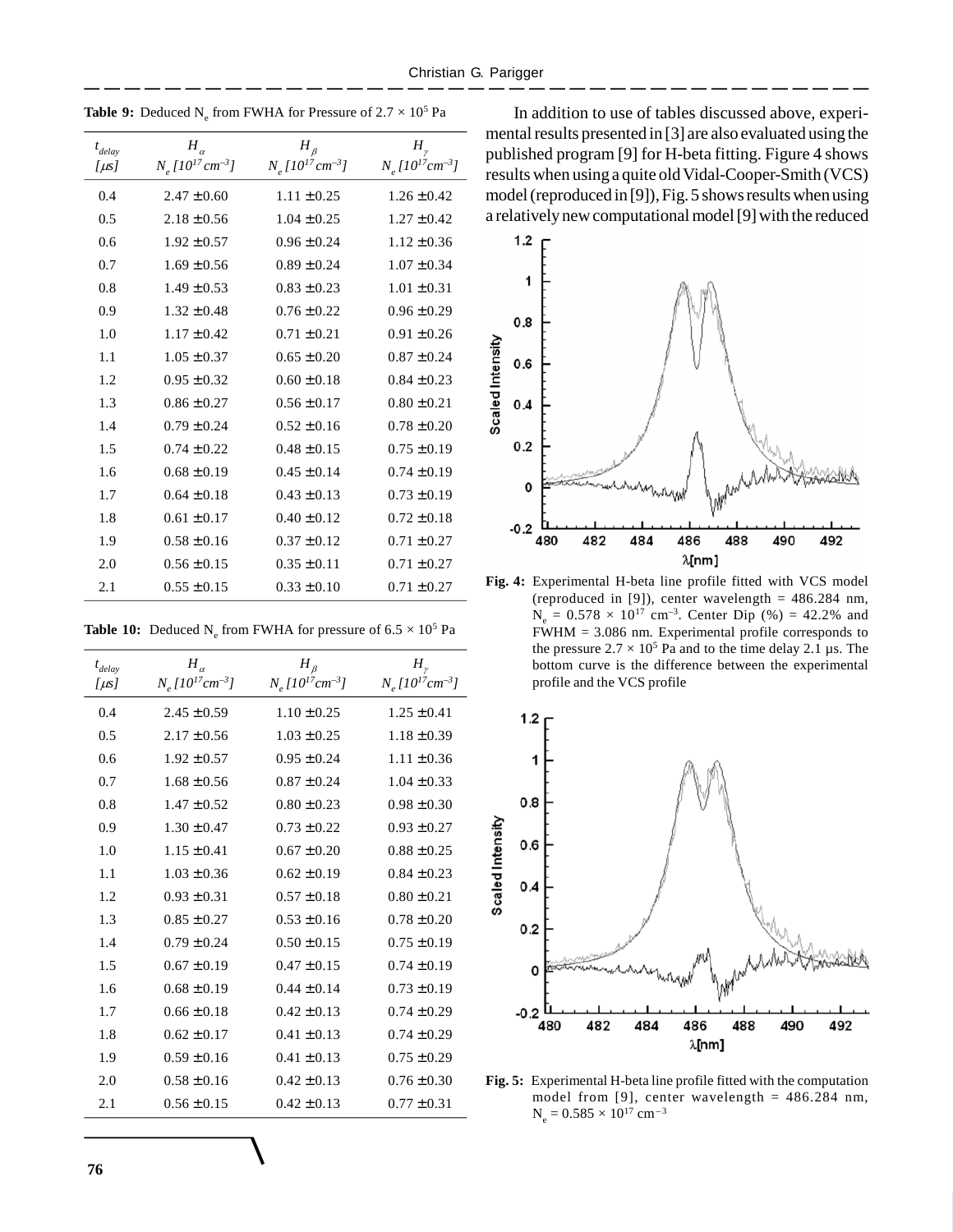mass  $\mu$  = 1. Clearly, better results are obtained by fitting with the computational model rather than with VCS model (see Fig. 5). Figures 4 and 5 show experi-mental data [3] and fitting results for the lower of the two pressures at 2.1 µs time delay. The figures also show the previously debated overlap from  $C_2$  molecular spectra [3], i.e., see in Figs 4 and/or 5 the peaks of 3% to 8% of the maximum that are clearly discernable in the difference curve (residual) in the region of 488-nm to 491-nm.

Recently published theoretical work and analyses of the asymmetry of the H-beta profile [10, 11] allow us to further improve the fitted profiles. Figures 6 and 7 illustrate these results for a time delay of 0.9 µs. Noteworthy is slight presence of carbon molecular spectra [3] of the  $C_2$ Swan band emission indicated by small peaks in the difference spectrum, e.g., see bottom curve of Fig. 7. Presence of molecular recombination spectra subsequent and/or concurrent with atomic spectra is quite typical [12 – 14] in time-resolved laser-induced break-down spectroscopy.

It is instructive to compare the density  $N_e = 0.585 \times$  $10^{17}$  cm<sup>-3</sup> deduced by fitting the experimental profile from Fig. 5 performed by using the computation model [7] with the density  $N_e = (0.50 \pm 0.2) \times 10^{17}$  cm<sup>-3</sup> obtained by employing FWHM from [5, 6] (see above Table 7, the last row, 3rd column) and with the density  $N_e = (0.33 \pm 0.33)$  $(0.10) \times 10^{17}$  cm<sup>-3</sup> obtained by utilizing FWHA from [7] (see above Table 9, the last row, 3rd column). It is seen



**Fig. 6:** Measured and fitted H-beta profile, using asymmetric H-beta line shapes  $[10, 11]$  for  $T = 10,000$  K and  $N_e = 1.0 \times 10^{17}$  cm<sup>-3</sup>. Experimental profile corresponds to the pressure  $2.7 \times 10^5$  Pa and to the time delay 0.9 µs



**Fig. 7:** Measured and fitted H-beta profile, using asymmetric H-beta line shapes [10, 11] for T = 10,000 K and N<sub>e</sub> =  $1.0 \times 10^{17}$  $cm^{-3}$ . Experimental profile corresponds to the pressure  $6.5 \times 10^5$ Pa and to the time delay 0.9 µs

that the density obtained by employing FWHM from [5, 6] is in a good agreement with the density obtained by fitting the profile with the computational model [11], while the density obtained by utilizing FWHA from [7] is in disagreement by a factor of two. Thus, the employment of FWHM from [5, 6] is a quite reliable tool for deducing the density, which is of course simpler than fitting the entire experimental profile.

## **4. CONCLUSIONS**

International Review of Atomic and Molecular Physics, 1 (2), July-December 2010 **135**

We had previously demonstrated that time-resolved measurements of profiles of H-alpha, H-beta, and H-gamma lines provide good diagnostics for the LIOB in methane. The electron densities  $N_e$  deduced from the Hgamma and H-beta lines had shown generally a good agreement with each other. Slightly higher values of the electron density, deduced from the H-alpha line at some time delays, were probably due to a self-absorption in this line.

In the present paper we focused on comparing  $N_e$ determination using Full-width-half-area (FWHA) versus use of Full-width-half-maximum (FWHM). We found that for measurements of  $N_e$  in the order of  $10^{17}$  cm<sup>-3</sup> and higher, the usage of FWHM is preferred. We also allowed for the asymmetry of theoretical H-beta profiles while fitting the experimental profiles and found that this further improves the accuracy of the determination of the electron density  $N_e$ .